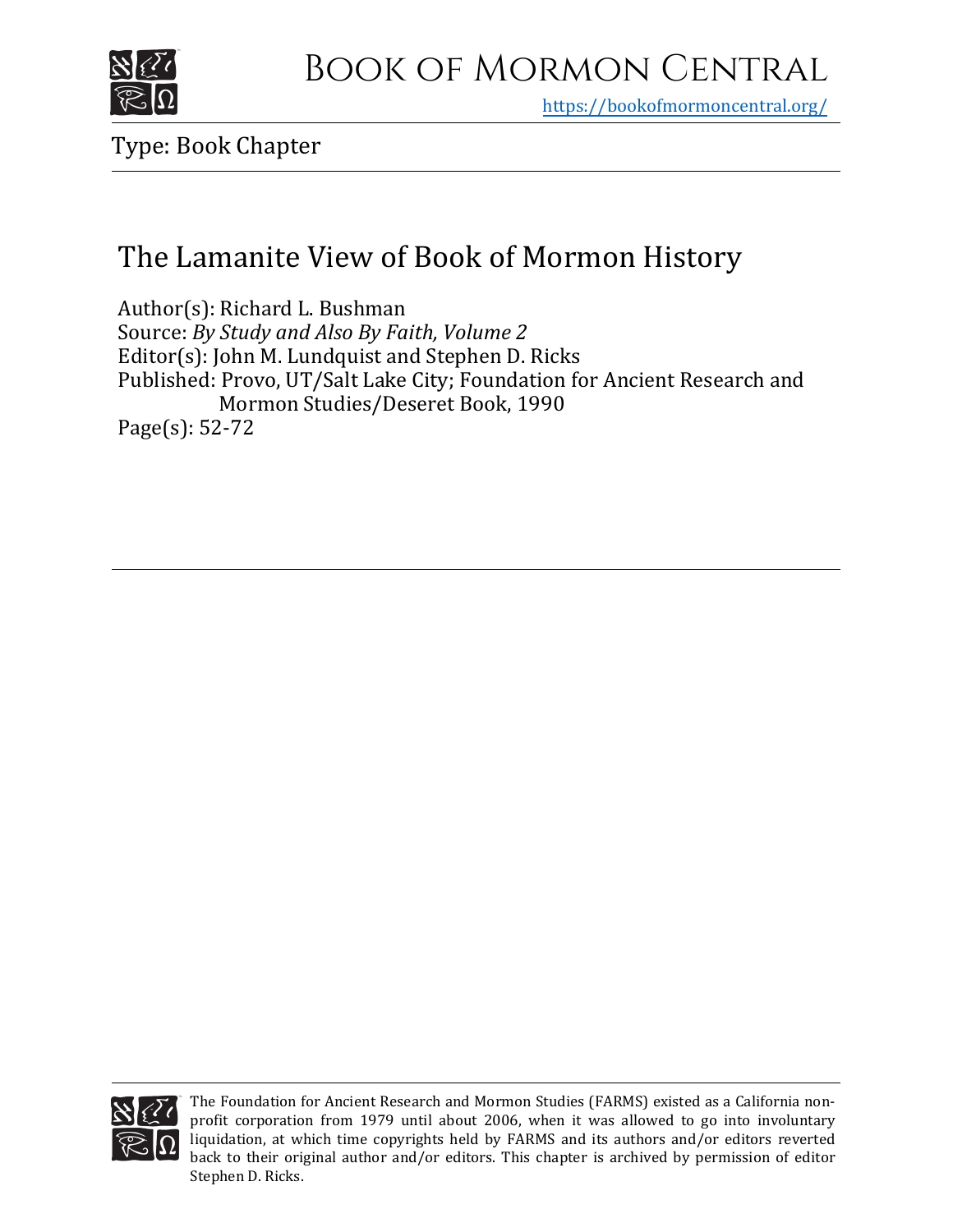# The Lamanite View of Book of Mormon History

*Richard L. Bushman* Columbia University, New York, New York

History is one of the spoils of war. In great conflicts, the victors almost always write the history; the losers' story is forgotten. We remember the patriots' version of the American Revolution, not the loyalists'; the Northern account of the Civil War, not the Southern story of the War between the States. Ordinarily the winners' account of events commands our memories as completely as their armies controlled the battlefield. The reverse is true of the Book of Mormon. The Lamanites vanquished the Nephites and survived; yet by virtue of a record that went into the earth with them, the Nephites' version of the history is the one we now read. We think of the Nephites as the superior nation because they wrote the history, even though in the end the Lamanites won on the battlefield. How would the story go if the Lamanites had kept the records, and their view were in our hands today? We cannot say in any detail of course, but there are enough clues scattered through the Nephite record to offer a few conjectures about a Lamanite history of Lehi's descendants. Since the way we write history is tied closely to fundamental cultural values, in recovering the Lamanite perspective, we obtain a clearer view of the two cultures, and, as it turns out, a deeper understanding of Nephite religion.

One fact would surely figure as prominently in the Lamanite record as the Nephite: the frequent wars between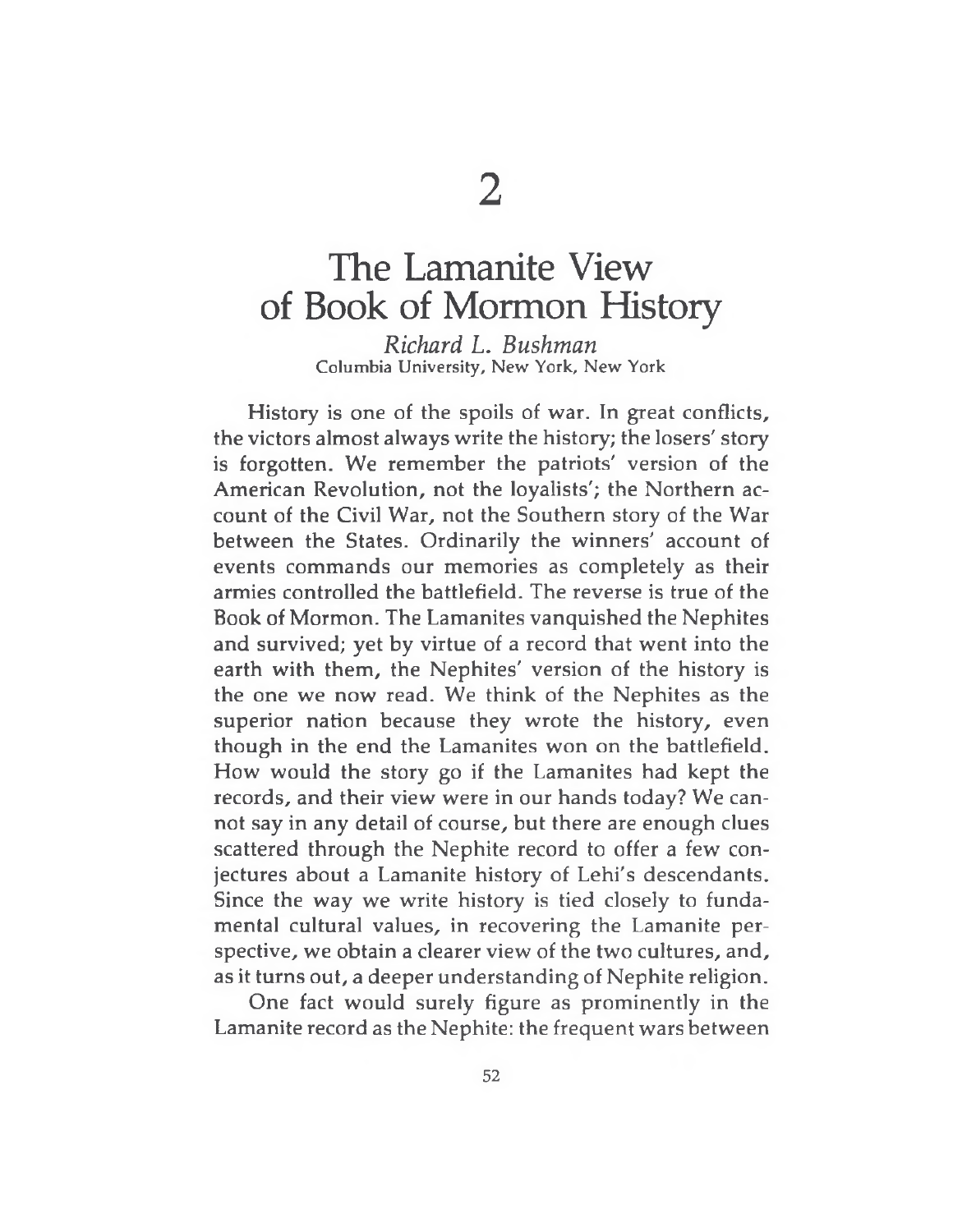the two peoples. Especially in their first six hundred years, the Lamanites or those leading them exerted relentless pressure on the Nephites, driving or causing them to move farther and farther north, to the lands of Nephi, Zarahemla, and Bountiful, and at last the land northward. That being true for both nations, in order to write a Lamanite account of these events, we must know why the Lamanites fought. Though the Lamanites ultimately triumphed (for other reasons), more often than not in the first six hundred years of their stormy relationship, they lost the wars with the Nephites. They sent vast armies into Nephite territory, won a battle or two, and then were defeated with a huge loss of life and driven back to their own lands. For hundreds of years these attacks and defeats succeeded one another with no apparent gain. What brought the Lamanites back during this time year after year to be outmaneuvered and outfought by the Nephites?

The Nephite record says little more than "they delighted in wars and bloodshed, and they had an eternal hatred against us, their brethren" (Jacob 7:24). Without questioning the essential truth of that judgment, as moderns we wish to know more. Were not the Lamanites seeking more substantive gains for themselves than mere vengeance? We could understand the wars if the Lamanites suffered from a land shortage and wished to capture new territory. While that was possibly the case, there is no mention of a land shortage, and there is evidence of a plentitude of land. The Lamanite king welcomed the people of Zeniff when they migrated into Lamanite territory as if there were enough land to go around. Why would a Lamanite king clear out his people from a broad valley to make room for Nephites if he lacked land? The king did benefit from Zeniff's presence in one respect: he exacted tribute. Traditionally that has been a powerful motive for imperial expansion, and whenever a Nephite people came under Lamanite control the Nephites paid heavy tribute.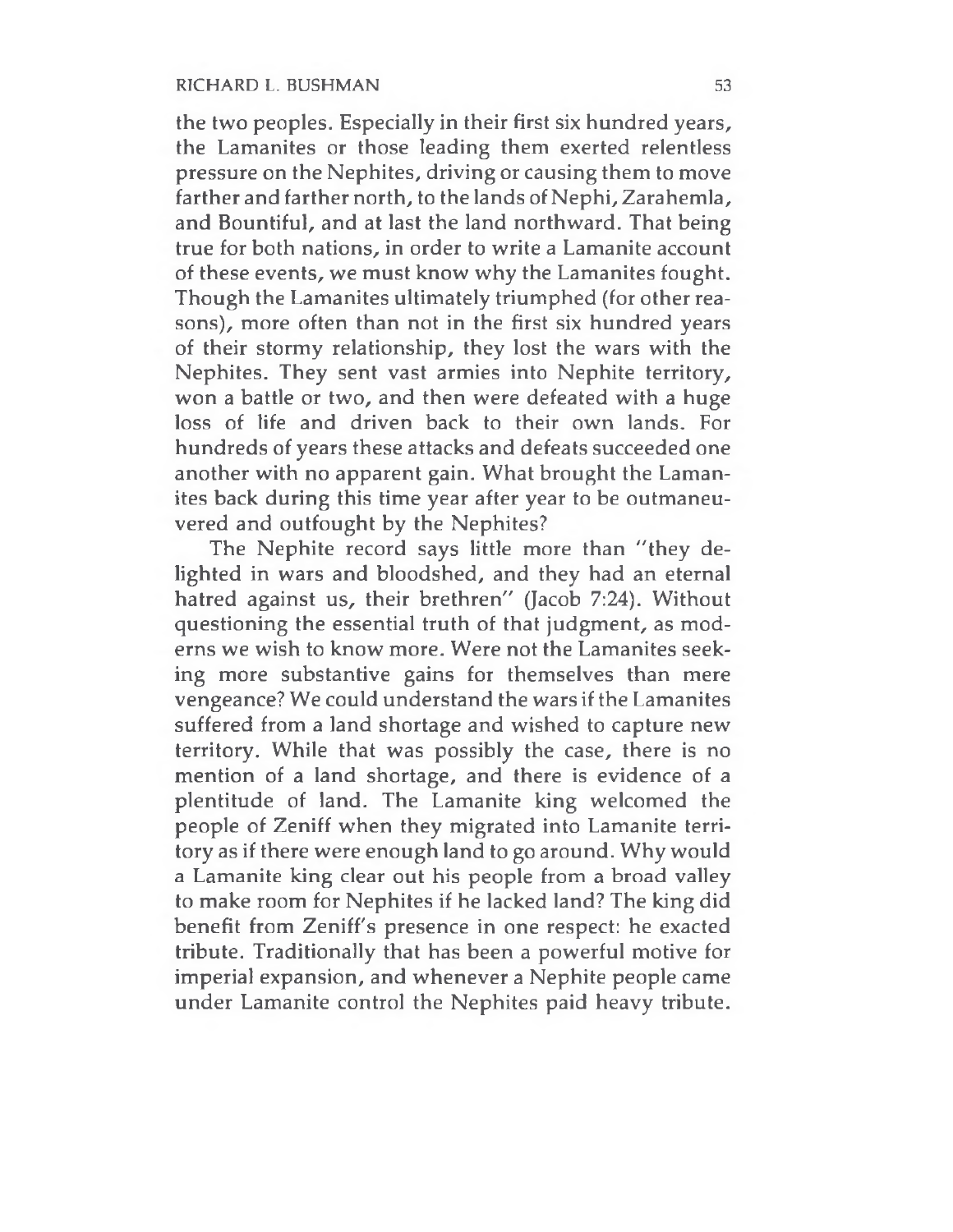But the Lamanite armies failed so consistently for eight hundred years, never actually conquering a Nephite people for more than a few years at any one time so far as can be known, that it is difficult to believe that the expectation of tribute sustained the Lamanites through all their losses.

The Nephite record gives a further explanation for those wars, in words directly quoted from Lamanite documents. In 63 B.C., Ammoron the Lamanite king wrote to Moroni about a prisoner exchange and explained why they fought: "For behold, your fathers did wrong their brethren, insomuch that they did rob them of their right to the government when it rightly belonged unto them" (Alma 54:17). The war would stop, Ammoron said to Moroni, if you "lay down your arms, and subject yourselves to be governed by those to whom the government doth rightly belong" (Alma 54:18). Ammoron referred, of course, to Laman's complaint that Nephi "thinks to rule over us," when Laman himself claimed the right of rulership. "We will not have him to be our ruler; for it belongs unto us, who are the elder brethren, to rule over this people" (2) Nephi 5:3). Ammoron represents the war as a continuation of an ancient feud between the two sets of brothers in Lehi's family. That hardly makes sense to us. Would countless thousands of men hundreds of years later throw themselves into battle simply to reclaim an ancient right? It is all the more puzzling because after the landing in America, Nephi and his descendants made no claims that we know of to rule the Lamanites. Quite to the contrary, Nephi withdrew from the site of the first landing by command of the Lord, leaving the area to his brothers (2 Nephi 5:5- 7). The first King Mosiah also withdrew by command of the Lord (cf. Omni 1:12-13), pulling back from the Lamanites and not forcing his rule on them. Until near the end, the Nephites never fought aggressive wars. The Lamanites were the ones to attack, not the Nephites. How could such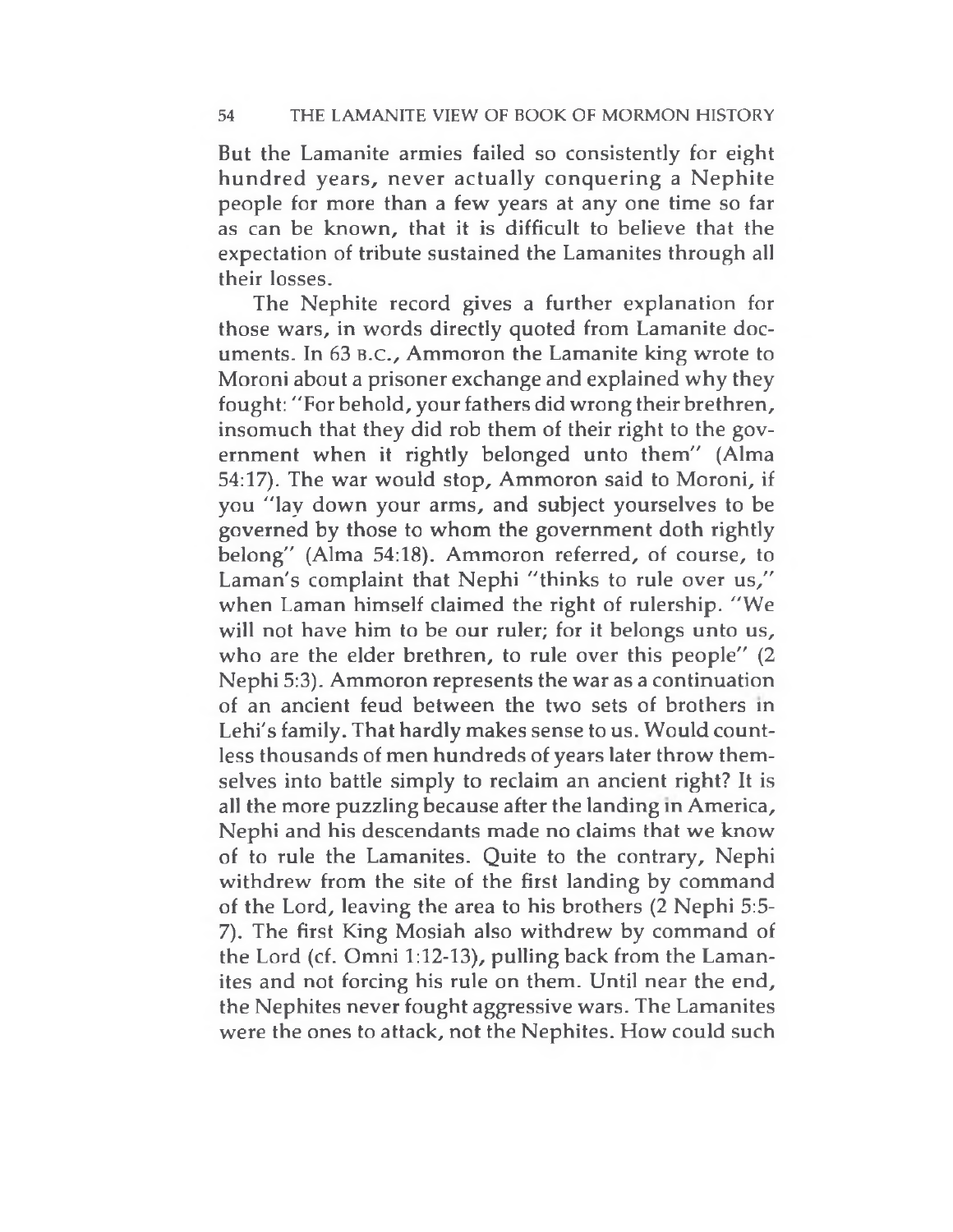an abstraction as this ancient hurt motivate people over so many centuries? We have to credit the Book of Mormon explanation for the wars, coming as it does from both sides, but the source of its power remains a puzzle. Why should Nephi's one-time claim to rule arouse the wrath of the Lamanites generation after generation for hundreds of years?

In attacking this puzzle, we are best advised, I believe, to begin where the evidence points, with the story of the brothers in the opening pages. In summing up Lamanite animus against the Nephites, Ammoron attributed it to the original contest between Laman and Nephi, and that is probably reason enough for recognizing its primal importance to Lamanite culture. But there is another reason for taking these stories seriously. The Book of Mormon, like other ancient narratives, blends family history and national history. The story of a whole people grows out of the story of a single family, as the history of Israel begins with the family of Abraham. Israel thought of itself as the descendants of Abraham, Isaac, and Jacob, and what the patriarchs did to a large extent determined what Israel was for thousands of years. In our day, a revolution and the work of a convention in the Philadelphia state house determine our national identity. In ancient times, family events founded nations and determined their character ever after. That is why the story of the competing brothers requires close analysis.

The most powerful impression we get from the family story is of Laman's and Lemuel's complaining natures. They were forever raising objections to Lehi or Nephi, becoming first sullen, then angry, and finally violent. We have to allow for Nephi's stern, exacting estimation of his brothers, but there is no reason to question the reality of their complaints. We too may have objected to the sacrifice of a comfortable life in Jerusalem for an arduous trek in the desert toward an unknown destination. Nor is there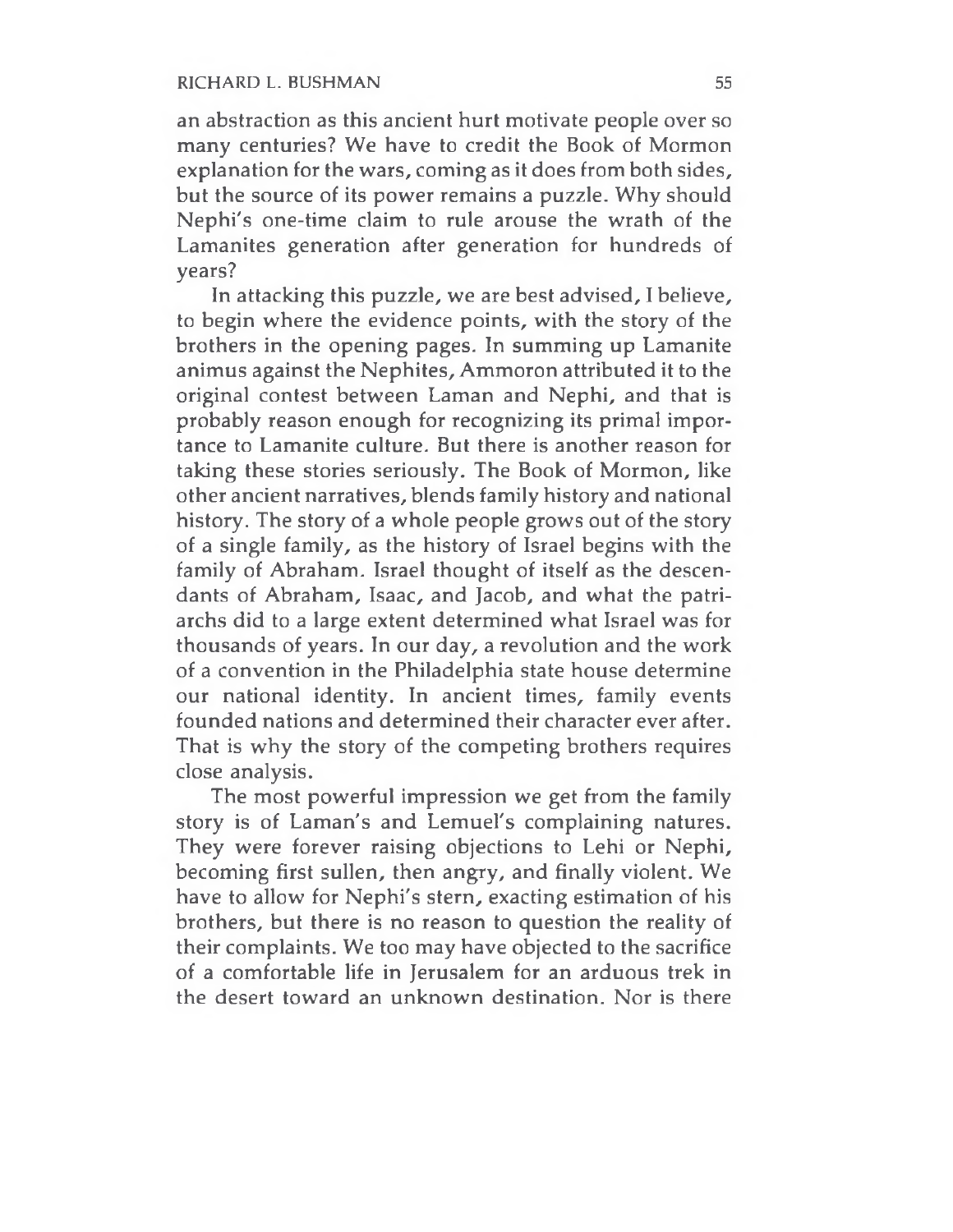reason to question Laman's and Lemuel's resort to violence. At least five times they physically punished Nephi or threatened his life. After the second visit to Laban, when they left all their property behind as they fled, Laman and Lemuel took out their anger on their younger brothers, smiting them with a rod (1 Nephi 3:29). A little later, on the way back from Jerusalem with Ishmael's family, Laman and Lemuel and a few of Ishmael's children grew so angry with Nephi's preaching that they bound him with cords and planned to kill him (1 Nephi 7:16). After the broken bow incident and Ishmael's death, Laman and Lemuel planned to kill both Lehi and Nephi (1 Nephi 16:37). When they arrived at the sea and Nephi proposed to build a ship, his brothers' patience wore thin again, and they tried to throw him "into the depths of the sea" (1 Nephi 17:48). Finally, aboard ship on the way to the promised land, Nephi reproached them for their merrymaking, and Laman and Lemuel bound him with cords and treated him with "much harshness" (1 Nephi 18:11). By that time, Nephi's reproaches, the brothers' murmuring, and the violence had fallen into a pattern that characterized their relationship, establishing the recurring subplot of First Nephi.

On the other hand, a frequent result of the brothers' assaults on Nephi was a rebuke from the Lord. Once an angel appeared to chastise them, and on another occasion they heard the voice of the Lord. They gave way in the face of these rebukes, but on one occasion they did more than relent. When Nephi was about to construct a ship and the brothers in anger tried to throw him into the sea, Nephi was given the power to shock them physically with a touch. This show of power so overwhelmed Laman and Lemuel that they swung to the opposite extreme. Nephi says they "fell down before me, and were about to worship me," and he had to reassure them he was still only their brother (1 Nephi 17:53-55). This reaction, combined with the brothers' repeated violent assaults on Nephi, suggests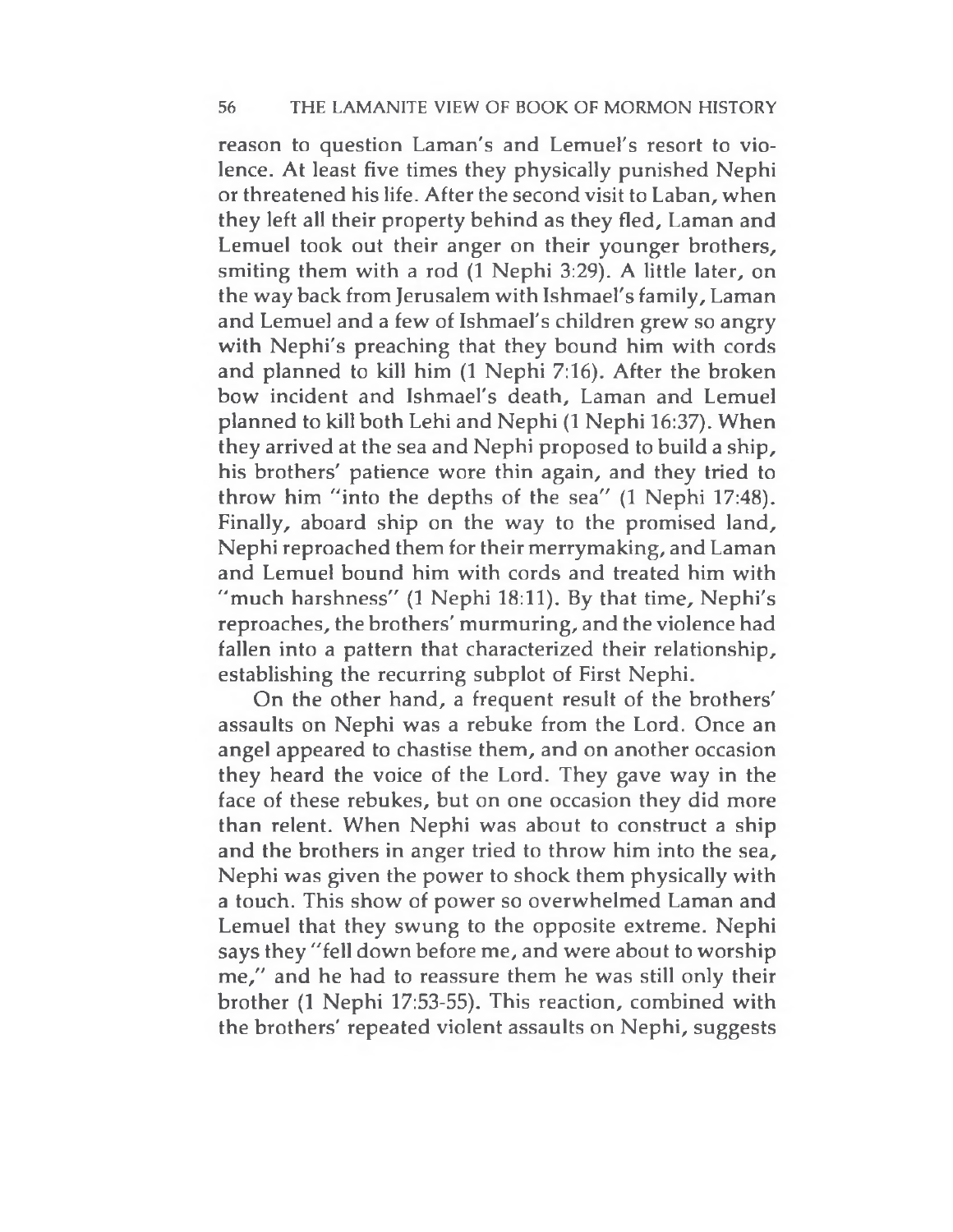that force was their characteristic reaction to crisis, the only language they understood in such situations. It seemed to be a matter of smite or be smitten.

There is another element in the founding story along with the complaints and the violence, namely deprivation. That theme is most evident on the ship. Laman and Lemuel, the sons of Ishmael, and their wives made themselves merry— dancing, singing, and speaking with much rudeness. Nephi, ever fearing the Lord would be displeased, spoke to them soberly, and they grew angry. Immediately his brothers came forth with the classic complaint: "We will not that our younger brother shall be a ruler over us," and bound him with cords (1 Nephi 18:9- 10). In this case it seems that the denial of pleasure and the objections to Nephi's rule are closely linked. The attempt to stop the merrymaking aroused the thought of his unfounded claims to govern. The connection is most clear on the ship, but it has a place throughout the narrative. The brothers' complaint from the beginning is that Lehi and Nephi cause them needless physical suffering. Laman and Lemuel did not want to leave their home and leave behind "their gold, and their silver, and their precious things, to perish in the wilderness" (1 Nephi 2:11). That basic deprivation underlay their truculence throughout. Then it was the loss of their precious things to Laban that set off the first physical attack —they beat Nephi with a rod (1 Nephi 3:24-28). Once on their way in the desert, suffering and deprivation become their common lot. The loss of the steel bow brought the problem to a head when "they did suffer much for the want of food," causing the brothers to "murmur exceedingly" (1 Nephi 16:19-20). The death of Ishmael made things worse, his daughters complaining that "we have suffered much affliction, hunger, thirst, and fatigue; and after all these sufferings we must perish in the wilderness with hunger" (1 Nephi 16:35). Even amidst the abundance of Bountiful by the sea, the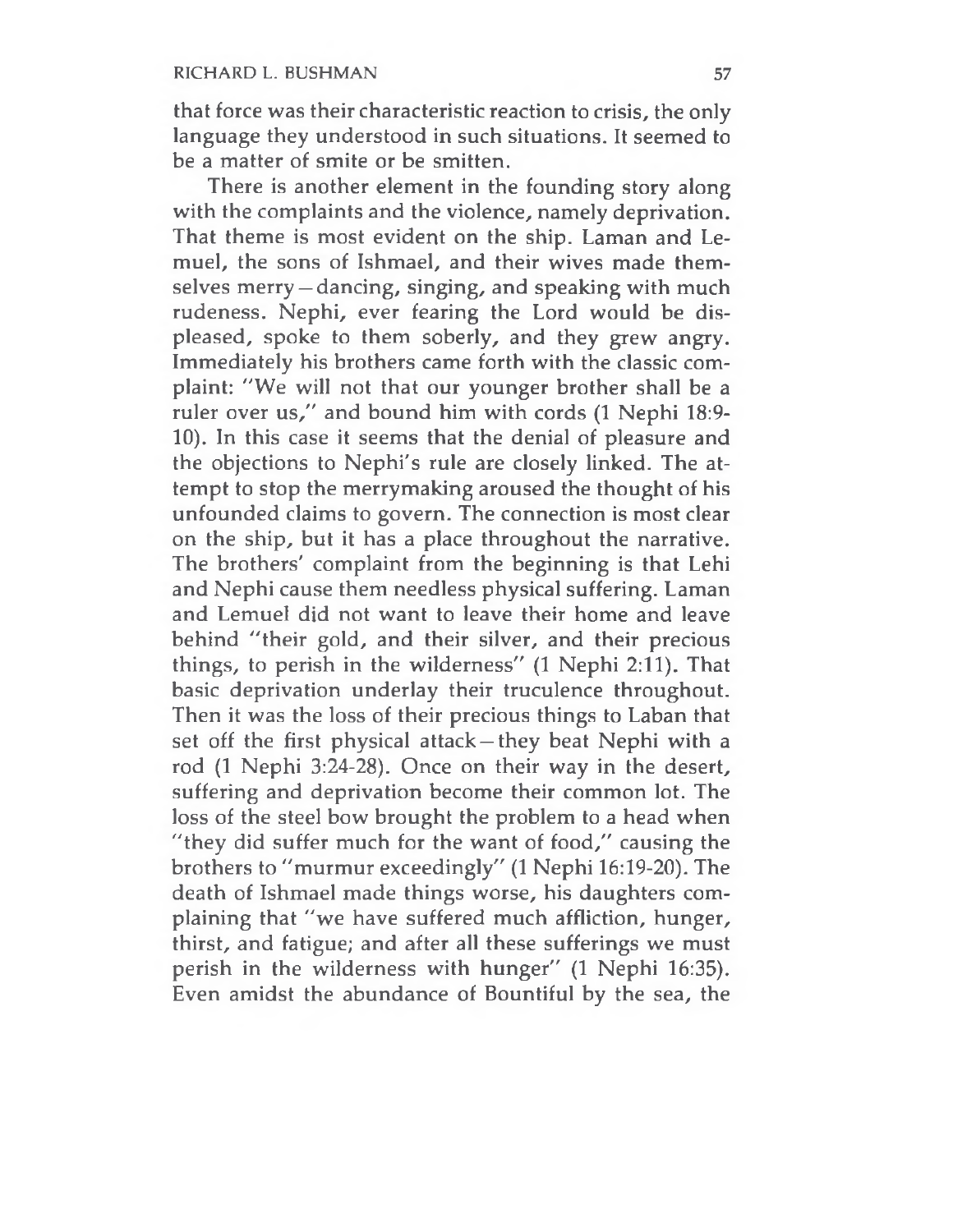brothers held a grudge against Nephi for the eight years of wandering with their ofttimes pregnant wives, suffering in the desert when all along they might "have enjoyed [their] possessions and the land of [their] inheritance" (1 Nephi 17:20-21). Nephi's intervention to stop the shipboard merrymaking was the straw that broke the camel's back. They had undergone untold afflictions in the wilderness-hunger, thirst, raw food —and now when they sought a little pleasure for themselves, he wanted to prevent them once more. To Laman and Lemuel, all the deprivations they suffered could be blamed on Nephi. It was not merely that he claimed rulership unjustly. His governance became unbearable when it was driven home that he used his power to cause them suffering. Nephi was the cause of their deprivation. Deep down they may have believed Nephi sought his own pleasure at their expense. They said once that they suspected him of leading them away to make himself king "that he may do with us according to his will and pleasure" (1 Nephi 16:38).

Combining these clues, then, we can reconstruct events as the Lamanites probably understood them. Initially they were living a pleasurable life amidst their treasures and precious things in the land of Jerusalem. Their father's vision and subsequently Nephi's God-given claim to rule and teach them, tore them away from these pleasures and subjected them to danger, affliction, and hunger. They grew angry time after time whenever events brought their fundamental grievance to the surface: that they were made to suffer deprivations because of Nephi's attempts to rule them. It is noticeable in this reconstructed plot that force plays a large part. The brothers feel that Nephi and Lehi are compelling them; they use force to stop their intervention; and it is divine force that breaks their will and compels submission. The Freudians would say that Laman and Lemuel had archaic superegos —that is, the internal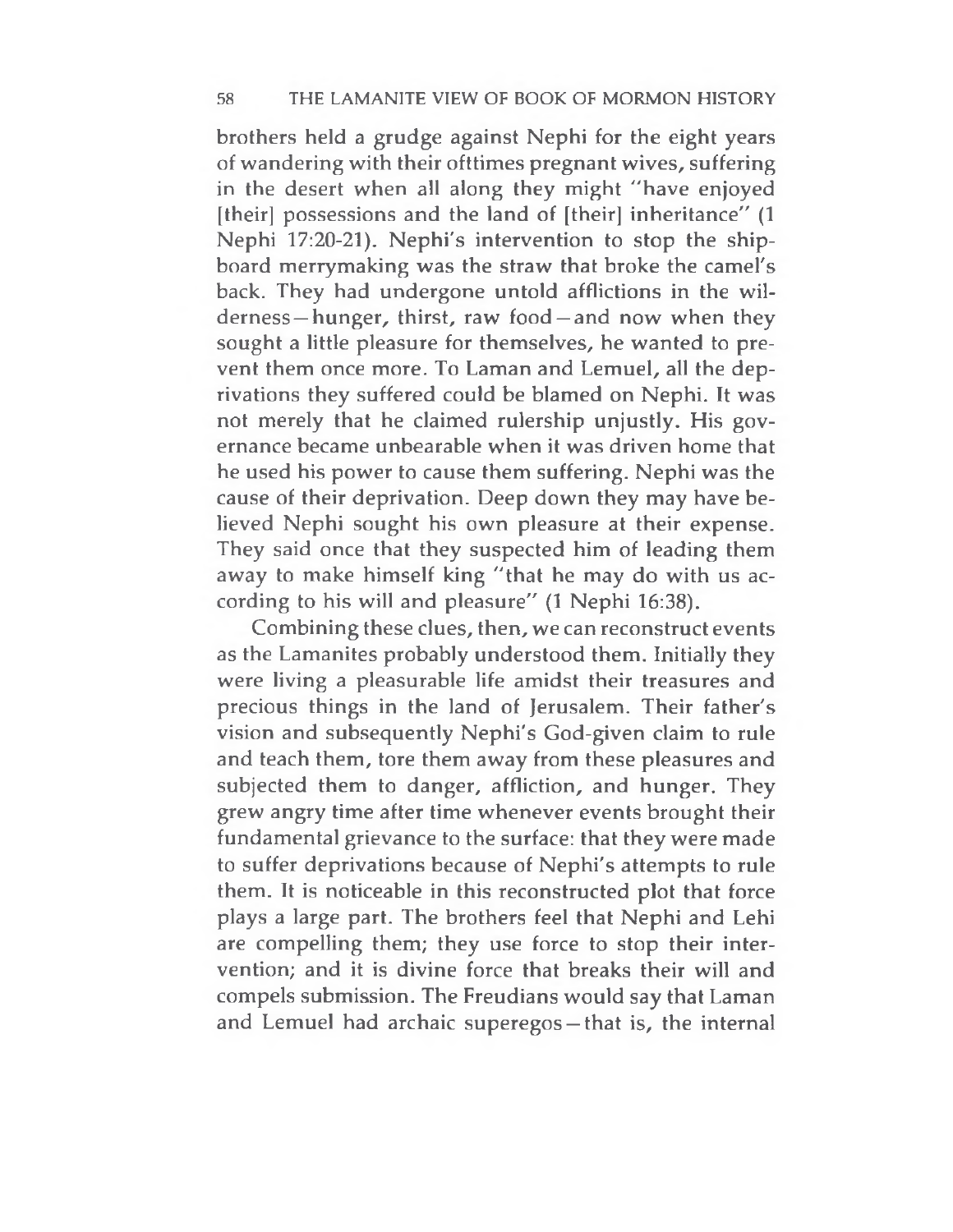monitors that controlled their egos used terror rather than persuasion.

With this plot before us, we can begin to understand the dilemma of existence as Laman and Lemuel understood the world. They felt compelled to choose between two unfortunate alternatives. On the one hand, they could enjoy pleasure and comfort by refusing submission to their father and brother, and since these two spoke for the Lord, refusing submission to God, too. Or on the other hand, they could yield abjectly to the superior power of the two prophets and their God, giving up all claims to pleasure and even to honor. Judging from the stories, Laman and Lemuel felt driven by events to choose between rebellious pleasure and fearful self-denial and submission. They could not envision a middle ground where obedience was joined with love and pleasure, and where a flourishing of their egos was in a happy harmony with God's will.

Nephi tried to cope with Laman's and Lemuel's legitimate complaints. There is no reason to believe that he was dedicated to a puritanical repression of the desire for pleasure. He was the one, when the steel bow broke, to make another from a straight stick and slay game for the group. He came into the camp with the beasts, and "when they beheld that I had obtained food, how great was their joy!" That was an understandable reaction, of course, but Nephi goes on to say, "they did humble themselves before the Lord, and did give thanks unto him" (1 Nephi 16:32). One catches a brief, pitiful glimpse of boys deprived of simple pleasure and eager to be compliant when for the moment they felt provided for. But the humility did not last. At the next trouble, their hearts hardened again and they were plotting once more to slay Nephi. They acted as if force alone could be relied on. When Nephi said the party must leave Bountiful, the mysterious haven by the sea with its "much fruit and also wild honey" (1 Nephi 17:5), the brothers were at his throat immediately. With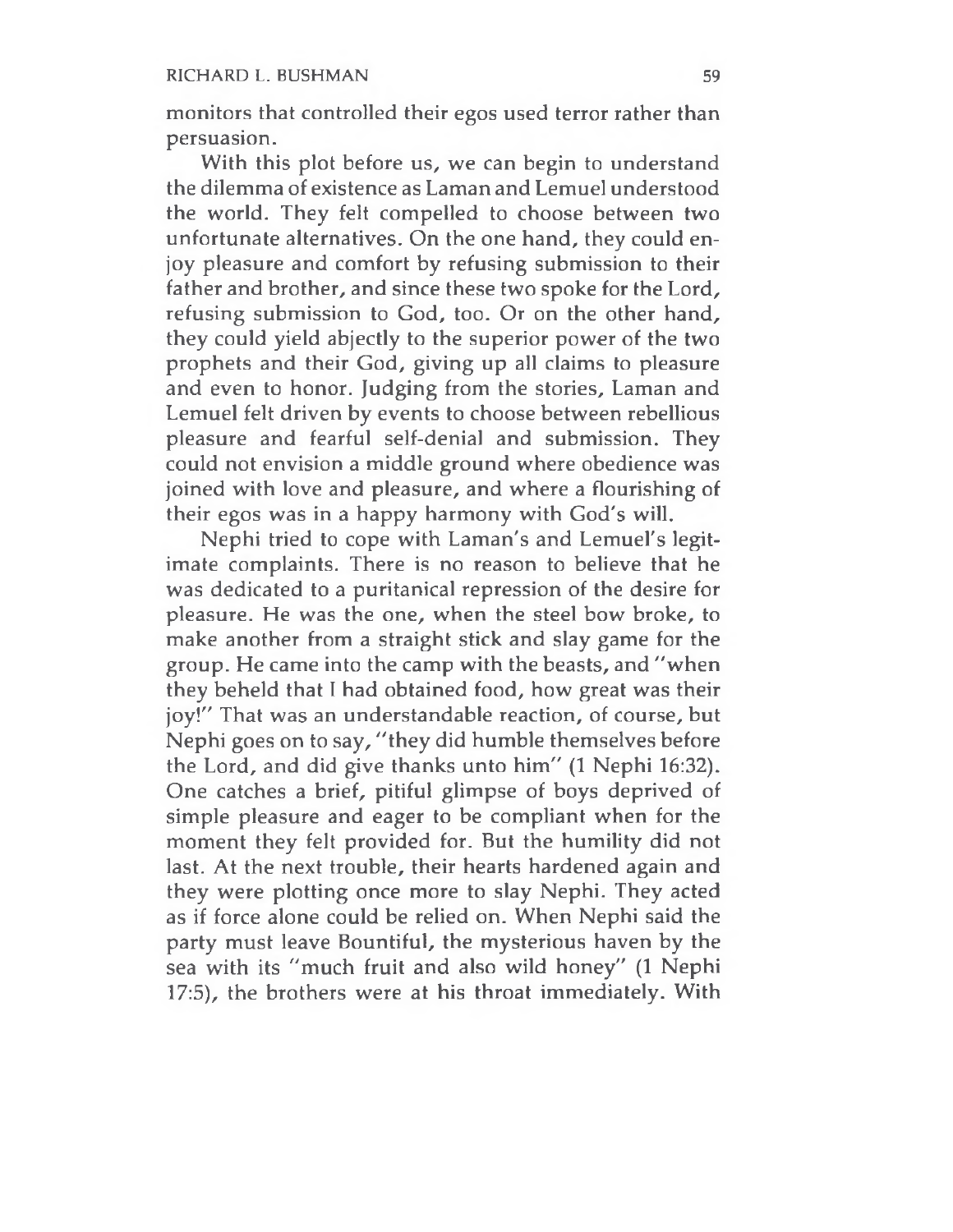#### 60 THE LAMANITE VIEW OF BOOK OF MORMON HISTORY

every call for a sacrifice they fell into the familiar pattern of murmuring and violence. Hovering in the distance was the promised land, enough to sustain Nephi and the faithful members of the party through the afflictions of the journey, but this was thin gruel for the suspicious and perhaps constitutionally deprived brothers.

Nephi's and Lehi's theology offered more enduring sustenance to Laman and Lemuel as a way to resolve the conflict between submission and pleasure. In the brothers' characteristic plot, submission meant deprivation, and pleasures came only through rebellion and violence. In their view of events, God's superior power forced them to submit and drove them into the sufferings of the wilderness. The family's theology and faith in Christ, by contrast, offered supreme pleasure and happiness, not through rebellion but through submission to God. Lehi's vision made the point most graphically with the tree "whose fruit was desirable to make one happy." When Lehi partook, he "beheld that it was most sweet, above all that <sup>I</sup> ever before tasted" (1 Nephi 8:10-11). Christ was presented as the resolution of the troubling conflict. The image of divine love in the form of luscious fruit should have appealed directly to Laman's and Lemuel's most fundamental need. But an understanding of Christ's love was beyond them. They were too firmly fixed in another pattern. Lehi regretfully reported that in the dream Laman and Lemuel did not take the fruit (1 Nephi 8:35).

In the ensuing centuries, the saga of the founding family formed the framework for the descendants of Laman and Lemuel to interpret events. Judging from the Lamanites' frequent references to the story, it remained as vivid in their national memory as the Revolution and Declaration of Independence do in ours. The relationship between the two peoples paralleled the relationship between Nephi and his brothers. Nephites were accused of unjust rule and suspected of schemes to deprive the Lamanites of their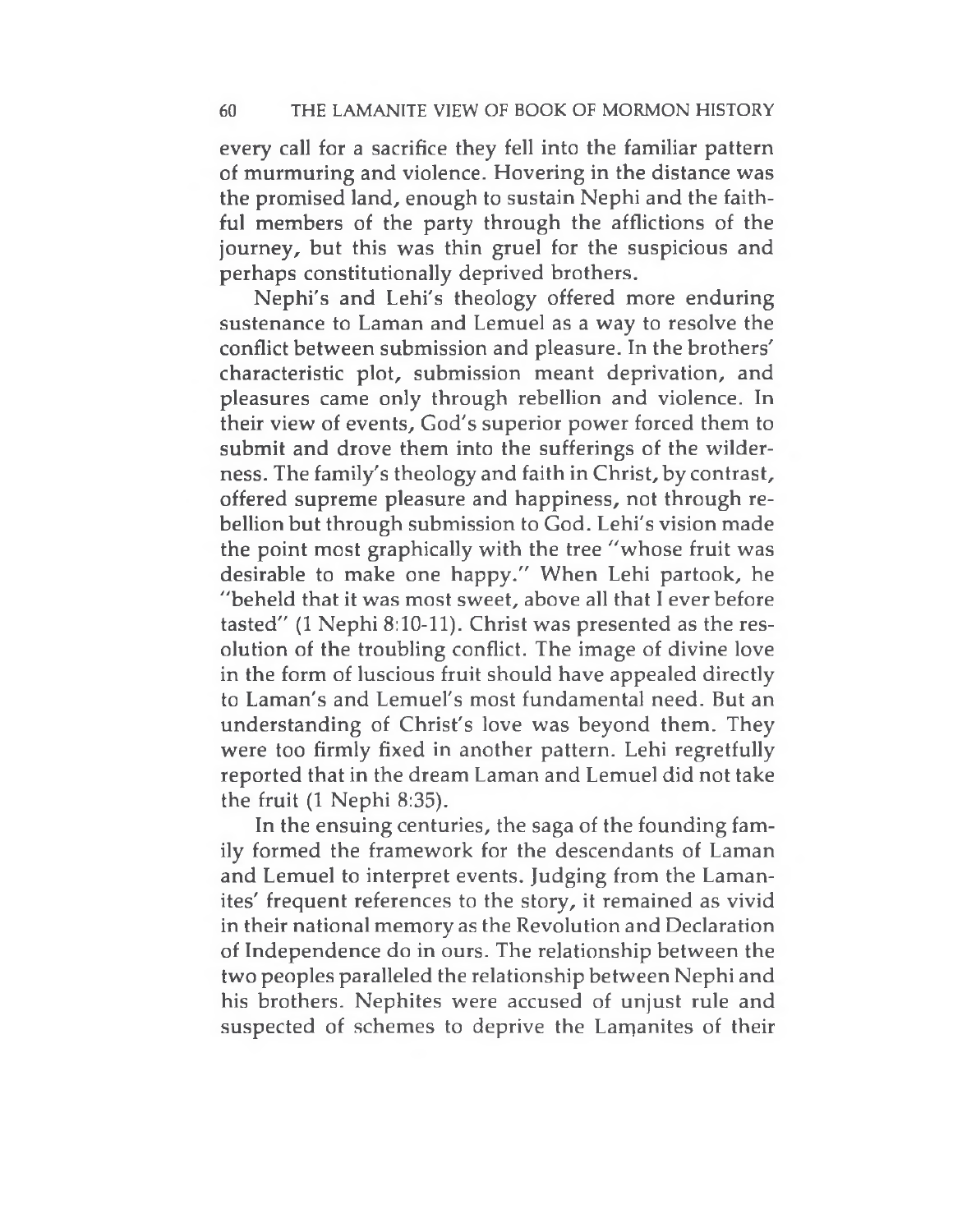possessions just as Laman and Lemuel believed Nephi deprived them of their rightful pleasures. Zeniff's people, who came into bondage to the Lamanites around 160 B.C., learned that the Lamanites still taught their children that Nephi robbed their fathers, that all Lamanites should hate the Nephites, "and that they should murder them, and that they should rob and plunder them" (Mosiah 10:16- 17). The immediate reaction of the father of Lamoni when he discovered his son fraternizing with Nephites was to suspect them of robbery. They are sons of a liar, he charged, who "robbed our fathers; and now his children are also come amongst us that they may, by their cunning and their lyings, deceive us, that they again may rob us of our property" (Alma 20:13). The Lamanites seemed to believe that the old story of deprivation would be played out whenever Nephites appeared on the scene.

And by the same token, the Lamanite response followed the line of the ancient story. How were the Nephites to be stopped from their habitual robbery of their brethren? Bind them, smite them, kill them. The father of Lamoni turned on Ammon with a sword, and that was always the way. Nephi said his brothers' hearts were like flint, and the most common Nephite characterization of the Lamanites described them as ferocious. They were a "wild and a hardened and a ferocious people; a people who delighted in murdering the Nephites, and robbing and plundering them" (Alma 17:14). It was nearly impossible for many of the Nephites to see anything gentle or loving in Lamanite life, because the boundary between the two peoples was defined by the founding saga as one of perpetual war. To his credit, Jacob recognized that national traditions distorted the Nephite view. He told the Nephites in his sermon on chastity that Lamanite "husbands love their wives, and their wives love their husbands; and their husbands and their wives love their children." They were not implacably ferocious in every relationship. Lamanite violence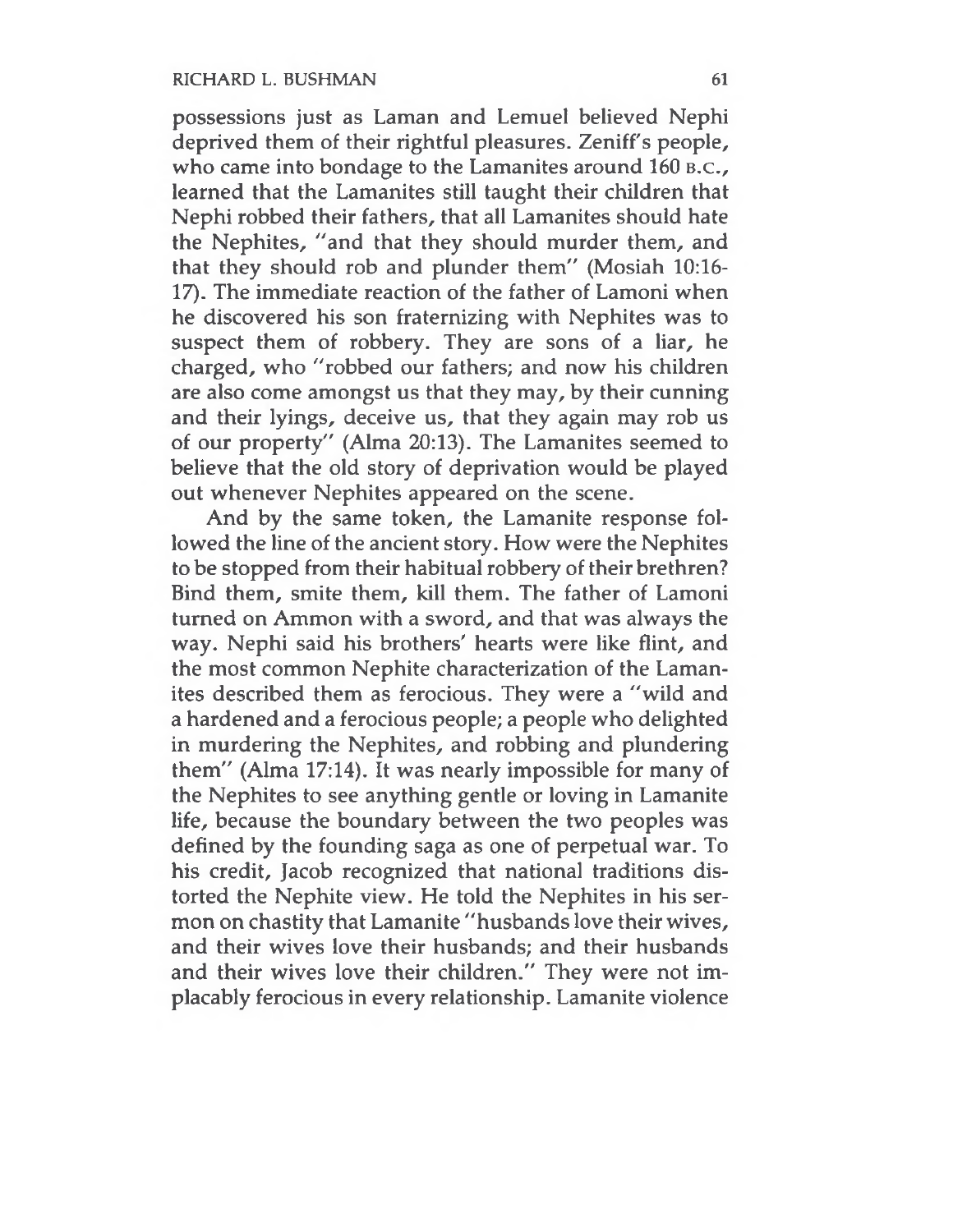toward the Nephites grew out of tradition, not innate viciousness. "Their hatred towards you is because of the iniquity of their fathers," Jacob said (Jacob 3:7). And yet that hatred was so unrelenting, and the resulting violence so intense, that Jacob himself could only think that Lamanites "delighted in wars and bloodshed, and they had an eternal hatred against us, their brethren" (Jacob 7:24).

One of the most troubling occurrences in the Book of Mormon, for some modern readers, is the cursing of the Lamanites. It took place after the separation of the peoples when the cultural divide widened. Nephi apparently ruled over all the brothers when they first landed in America, but, chafing under his government, the Lamanites made an attempt on his life, forcing Nephi to flee with his people into the wilderness. The Lord explained that, in consequence of the brothers' refusal to follow Nephi, they would be cut off. The curse of blackness came because the Lamanites "hardened their hearts against him, that they had become like unto a flint" (2 Nephi 5:21). The purpose of the sign accompanying the curse, the dark skin, was to prevent the Nephites from mixing with the Lamanites; under the curse they would not be enticing. That idea troubles us because it makes skin color divisive in a way that we today dislike. But in a later incident, we learn more about the inner meaning of the curse. In the time of Alma a group of dissident Nephites called Amlicites joined the Lamanites in an attack on the Nephites. The Amlicites marked their foreheads with red paint to distinguish friends from enemies in battle. The marking led Mormon (presumably the editor of Alma's records) to comment on the curse. Mormon explained the reason why the Lord did not wish the Lamanites and Nephites to mix. It was not because of their contrasting skin colors. The curse was pronounced "that they might not mix and believe in incorrect traditions which would prove their destruction" (Alma 3:8). At issue was the story of their founding, deeply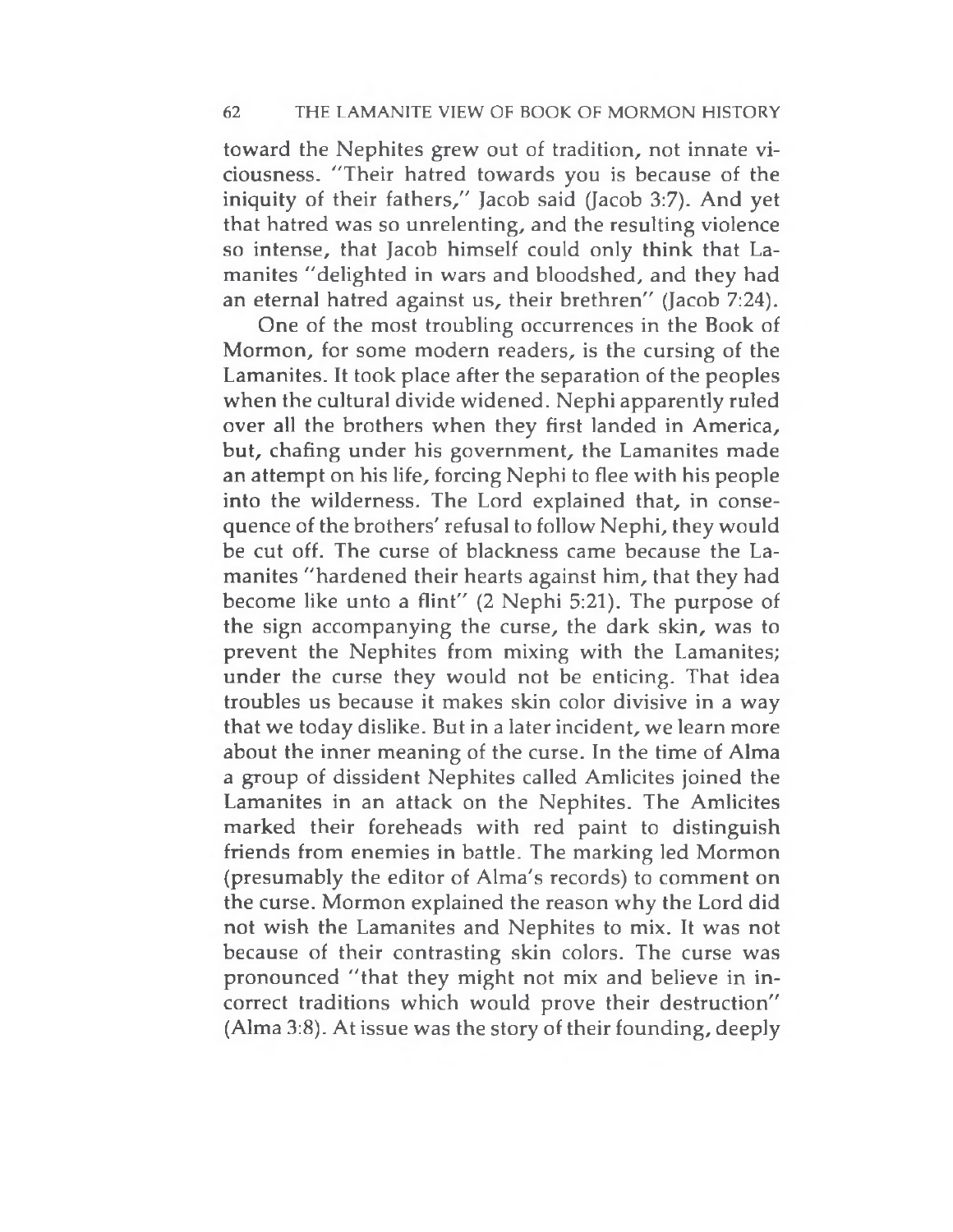embedded as it was in Lamanite culture. The danger was not a mixture of races or skin colors but a mixture of false traditions with true ones. Mormon said the very identity of the Nephites lay in their acceptance of the true history of origins.

Whosoever would not believe in the tradition of the Lamanites, but believed those records which were brought out of the land of Jerusalem, and also in the tradition of their fathers, which were correct, who believed in the commandments of God and kept them, were called the Nephites (Alma 3:11).

The two peoples were defined by their contrasting explanations of the enmity between Nephi and Laman, and the crucial issue was how to keep the true version intact. We may object to the selection of skin color as a means of separating the people and call these passages racist, but we should understand that in God's mind, and in the minds of his people, correct traditions, not skins, were the issue. The people of God would have objected just as heartily to a Nephite marriage with an Amlicite as to one with a Lamanite, when the only Amlicite mark was a painted forehead. The important thing was the Amlicite false belief and enmity to the Nephites. By accepting the false tradition, the curse fell on them as surely as upon the Lamanites. Mormon says the Amlicites fulfilled the wish of Providence in painting their foreheads, for in rebelling against God "it was expedient that the curse should fall upon them" (Alma 3:18). They were cursed, without receiving a dark skin, because they rebelled against God and embraced a false tradition. Presumably a dark skin on a person who embraced the true tradition would have no significance. Skin color was only skin deep; what mattered was the history one believed, and the hatred or love that went with each version.

It may be that the hatred against the Nephites polluted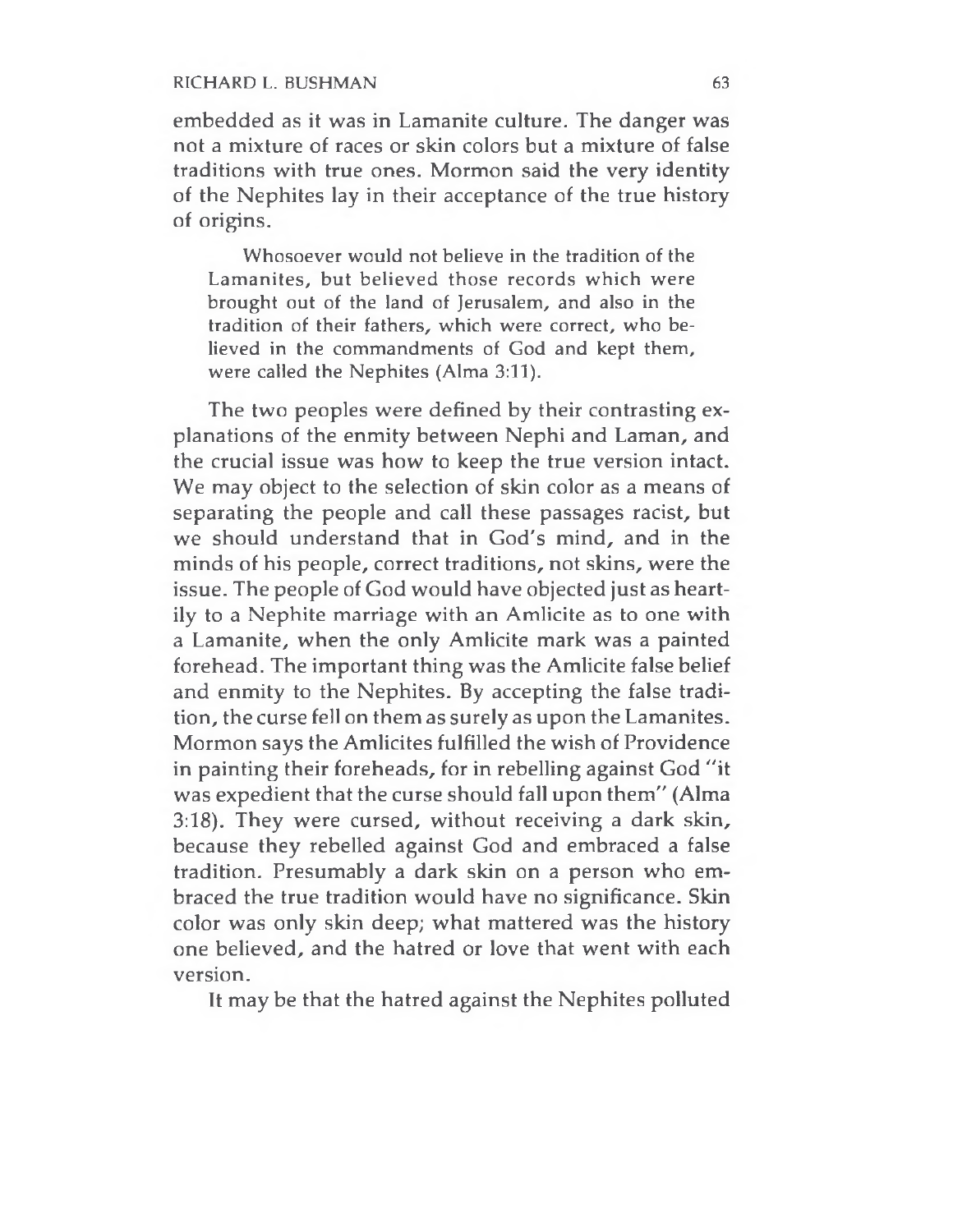Lamanite society more than they desired themselves. The Nephites thought the Lamanites were idle. Instead of working for riches, "they sought to obtain these things by murdering and plundering, that they might not labor for them with their own hands" (Alma 17:14-15). The customary violence against the Nephites spilled over into the treatment of each other; they fought for goods rather than working for them. We have to treat the charge of indolence with a little skepticism, considering that the Nephites mainly saw the Lamanites from a distance or up close in a murdering and plundering mode. But it is also true that King Lamoni suffered from a band of rustlers who drove off the king's herds from the watering place. These were not a hostile group of outsiders, but some of his own subjects. Rather than work to assemble their herds, they used force (Alma 17:26-27). The use of violence against the Nephites may have legitimized plundering within Lamanite society, just as veterans returning from wars in some instances settle personal quarrels with guns. National myths and practices can affect the limits of personal behavior, and, in Lamanite history, force was made a virtue.

However much the founding saga influenced individual Lamanites, there is no question that it definitively established Lamanite policy toward the Nephites. "Their hatred was fixed," Enos said (Enos 1:20). Even when circumstances acted to moderate the hatred, it only subsided; it was never wholly extinguished. In a sense it was a great national resource, a source of energy and resolve that malicious rulers could call upon to serve their selfish interests. One of the common phrases in the Book of Mormon is "stir up to anger." With mostly primitive governmental mechanisms at their disposal, Lamanite rulers commonly relied on oratory to govern. The people had to be aroused in order to mobilize them for the massive war efforts against the Nephites. In such instances, the tradition of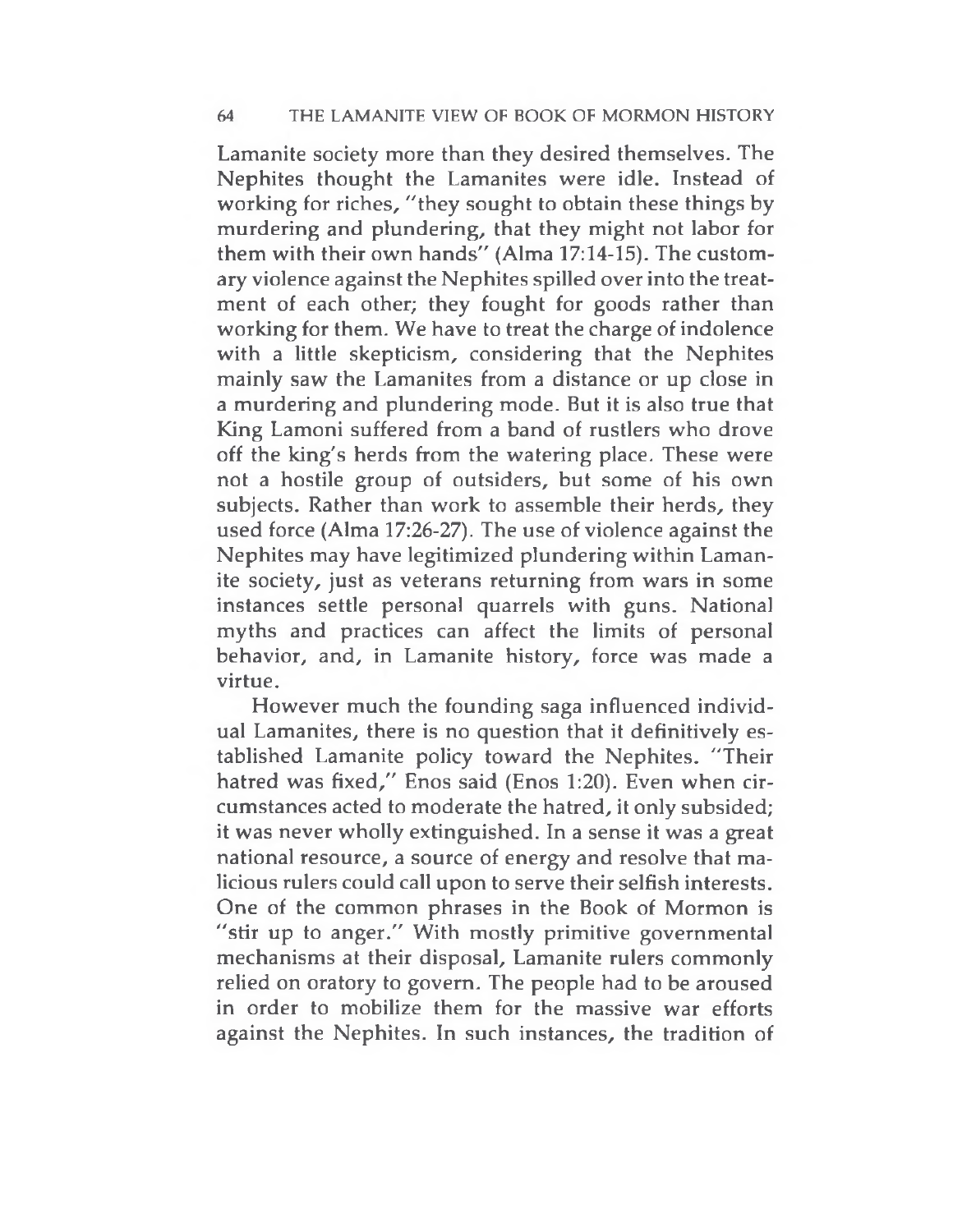#### RICHARD L. BUSHMAN 65

the fathers was a resource like money or food. Zerahemnah, an especially vicious king, made a special effort among his people "to preserve their hatred towards the Nephites, that he might bring them into subjection to the accomplishment of his designs" (Alma 43:7). A national heritage, whether benign or malign, can fade from time to time, and must be revived if leaders are to use it to their advantage. After an especially disastrous defeat, a large group of Lamanites refused to go into battle again, exhausted and fearful for their lives (Alma 47:2). The response of the king was to undertake a campaign to "inspire the hearts of the Lamanites against the people of Nephi." And how did he accomplish that? "He did appoint men to speak unto the Lamanites from their towers, against the Nephites" (Alma 48:1). We can easily guess at the message spoken from the towers, and the results were predictable. He "hardened the hearts of the Lamanites and blinded their minds, and stirred them up to anger" (Alma 48:3).

Lamanite resolve presented the Nephites with a nearly insoluble problem. There was seemingly no way to stop the Lamanite attacks permanently. If the problem had been a land shortage or the imbalance of wealth in the two societies, an agreement might have been worked out. But Lamanite hatred of the Nephites was far more profound than that. It was ingrained in their national identity. Their founding story depicted them as a people who had been robbed and therefore whose destiny it was to destroy those who had wronged them. Wars against the Nephites were to the Lamanites like fighting for freedom and equality is to us. Fighting wars maintained fundamental values of the society that were rooted in the mythic account of their national beginnings and were essential to their identity as a people. One could not expect them to stop the wars any more than we can be expected to renounce the idea of equality enunciated in the Declaration of Independence.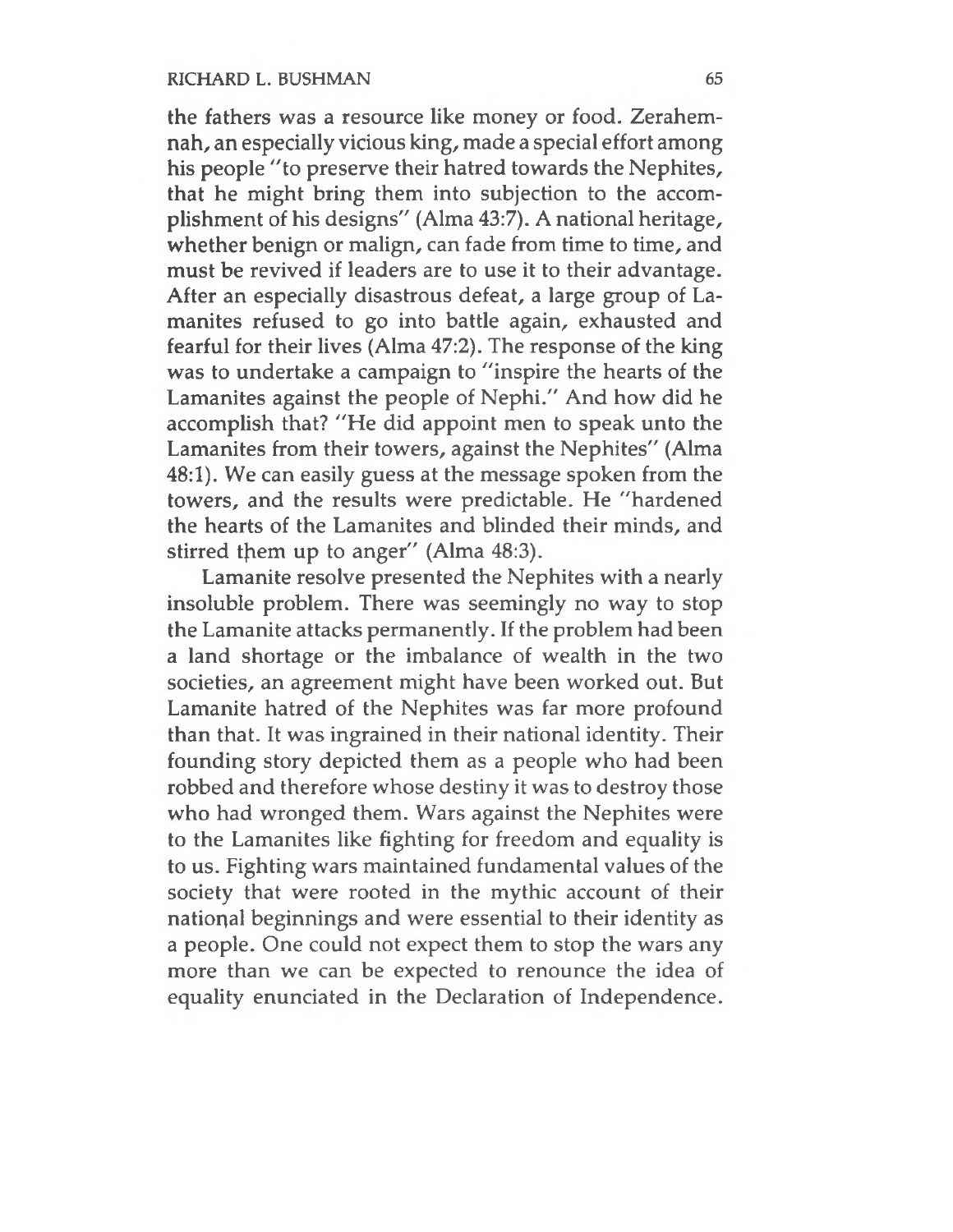66 THE LAMANITE VIEW OF BOOK OF MORMON HISTORY

They would not be Lamanites, nor we Americans, if this occurred.<sup>1</sup>

Because war was part of the Lamanite identity, there was no resolution of the conflict—unless the Lamanites could be persuaded to forgo their own tradition. It seemed like a hopeless undertaking, like persuading the United States to return to monarchy and its attendant arbitrariness. But one valiant attempt was made. We think of the sons of Mosiah as giving up statecraft when they unitedly yielded their rights to the throne. Their abdication in advance of Mosiah's death compelled the king to introduce a major constitutional change in Nephite government, altering it from a monarchy to a rule by judges. We admire the young men for giving up the throne to preach the gospel, but we may question their judgment. Was it not irresponsible to refuse the duty that always falls on the sons of the king? Could not one of them have stayed behind to occupy the throne? But our doubts are quieted when we look closely at the reasons for the mission, for it appears that they went to the Lamanites for reasons of state as well as to right themselves with the Lord. The sons of Mosiah had been converted along with Alma and desired to "impart the word of God to their brethren, the Lamanites." But besides bringing them to a knowledge of God, they wished to "convince them of the iniquity of their fathers." It was not enough to teach Christ. They also had to attack the story of Laman and Lemuel as the Lamanites understood it —in other words, the tradition of their fathers. The reason for doing that was simple. The missionaries hoped that "perhaps they might cure them of their hatred towards the Nephites." That would permit them all to rejoice in the Lord their God, that they too "might become friendly to one another, and that there should be no more contentions in all the land" (Mosiah 28:1-2). It was a long shot, but by 92 b.c., after five hundred years of warfare, it may have been apparent to the king's sons that Lamanite war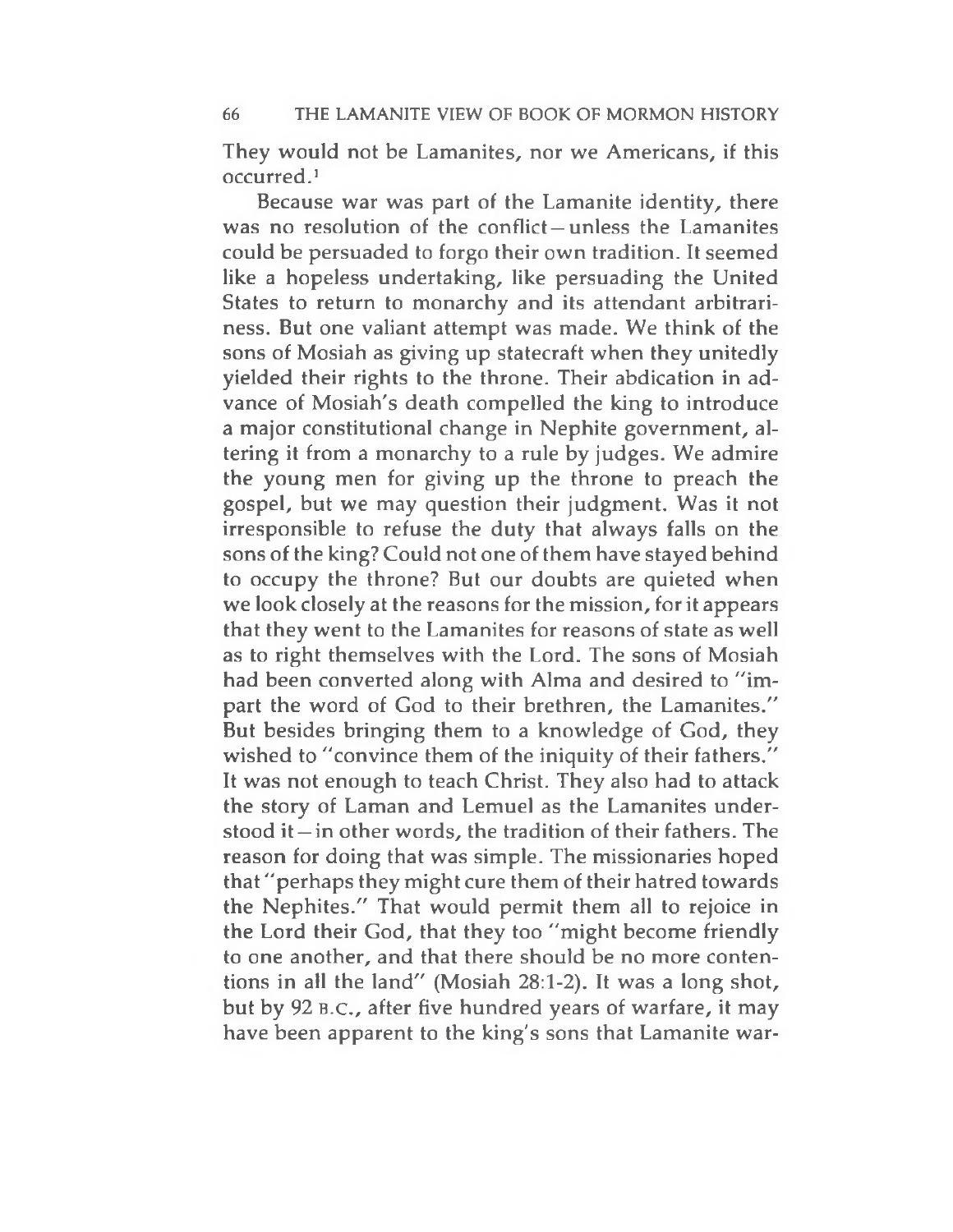fare could only be halted by attacking its foundation, the tradition of their fathers.

The marvel is that they succeeded as well as they did. Traveling in the wilderness toward Lamanite lands, the missionaries prepared themselves by much fasting and prayer, beseeching the Lord to enable them to bring the Lamanites "to the knowledge of the truth, to the knowledge of the baseness of the traditions of their fathers, which were not correct" (Alma 17:9). And their prayers were answered. The method by which they achieved their purpose is inspiring as well as interesting. They did it by simple acts of love and generosity. The ease with which the Lamanites gave way before the missionaries belies the Nephite images of flinty and ferocious Lamanites. Instead, some of the Lamanites appear remarkably vulnerable. Lamoni's men bound Ammon when he entered their land, as they always did with Nephite intruders, but when he announced his wish to live with them, perhaps until the day he died, Lamoni was so touched he offered Ammon a daughter for a wife (Alma 17:20-24). Lamoni's tender heart was deeply moved by Ammon's faithful service, which prepared the king to be converted soon thereafter.

Lamoni's father reacted like Laman of old in drawing his sword against his son and then Ammon, and when Ammon overpowered him, the old king cowered before the missionary's greater power, again as Laman did before Nephi (Alma 16:20-24). But it was not Ammon's physical superiority that impressed the king; it was the love for the king's son that astonished him exceedingly (Alma 20:26). When another set of missionaries offered to serve Lamoni's father, he remembered this love and wanted to listen. Ammon's generosity, as well as his words, troubled the king, and he was ready to hear more (Alma 22:3). The willing service and acts of generosity and love, so contrary to the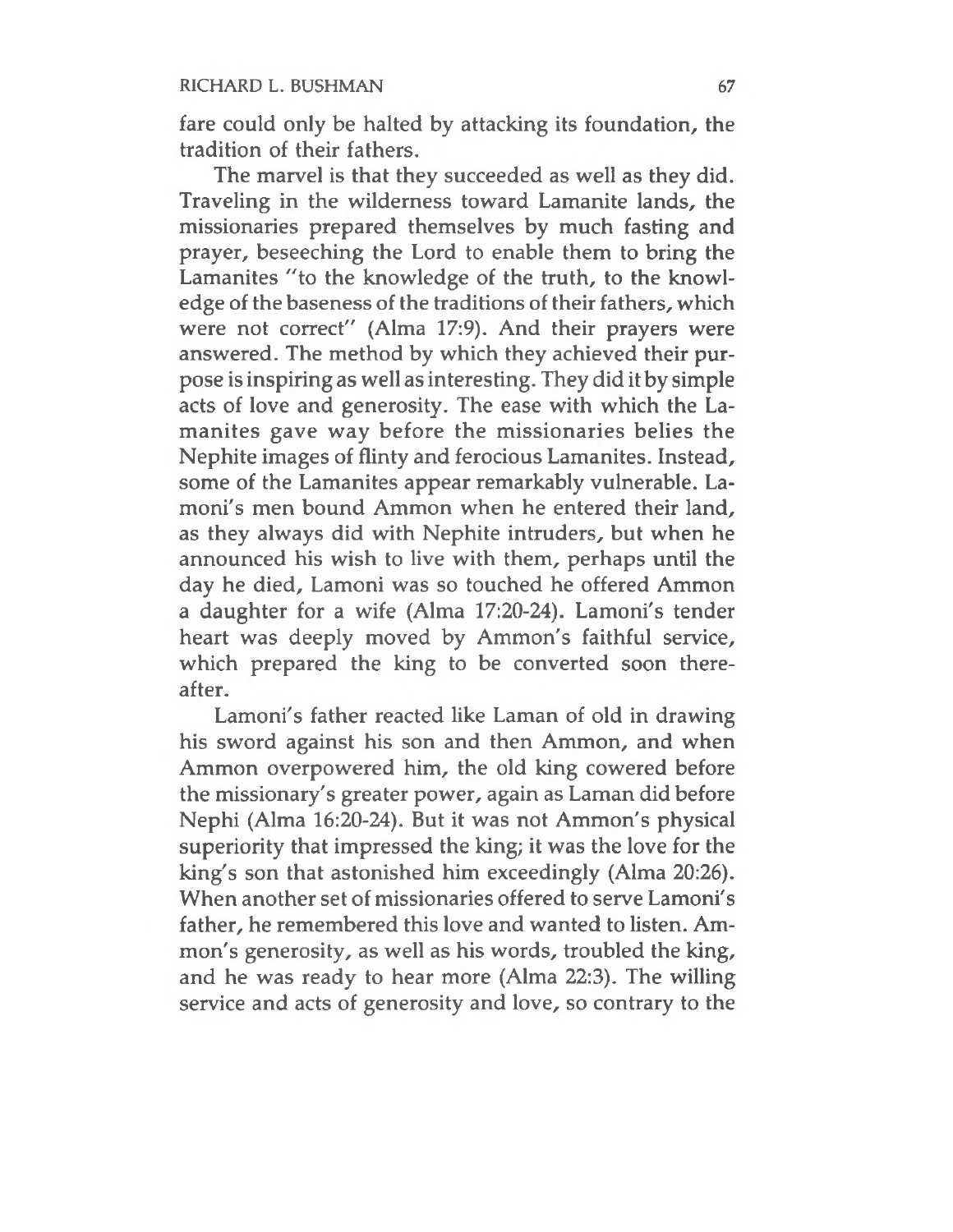Lamanite stereotypes of the Nephites, got through the armor and touched the hearts of the two kings.

These stories remind us of the time when Laman and Lemuel pulled back from their plan to slay Nephi as they returned from Jerusalem with Ishmael and his family. Instead of a show of force halting the attempt, one of Ishmael's daughters, along with her mother and a son, pleaded for Nephi. We see in the incident the beginning of a romance, but what may be far more significant is that a womanly appeal, from a mother as well as a daughter, softened the flinty hearts of the brothers. They responded as fully to this appeal as to the later shock of power from Nephi. The record says "they were sorrowful, because of their wickedness, insomuch that they did bow down before me, and did plead with me that I would forgive them of the thing that they had done against me" (1 Nephi 7:19- 20). At the outset, gentleness succeeded where harsh rebukes failed, and in later history kindness and love again exercised influence where the Nephites' militant resistance bred only more warfare. Force may not have been the only language some of the Lamanites understood.

The conversions fulfilled the missionaries' hopes far more completely than they had any reason to expect. The two kings and many of the people believed. And it was not just the gospel they accepted. They were convinced that "the traditions of [their] wicked fathers" were wrong (Alma 24:7). That meant Laman and Lemuel were wrong and Nephi was right, a deep and profound reversal of their whole identity as a people that required an upending of old values. Their acceptance of this new tradition went hand in hand with their acceptance of the gospel. When the old king conferred the kingdom on his son, he gave him a new name, Anti-Nephi-Lehi, as if to recognize that a new set of founding fathers had to be embraced. The word sounds to us like opposition to Nephi and Lehi, but Hugh Nibley has told us it probably means the opposite,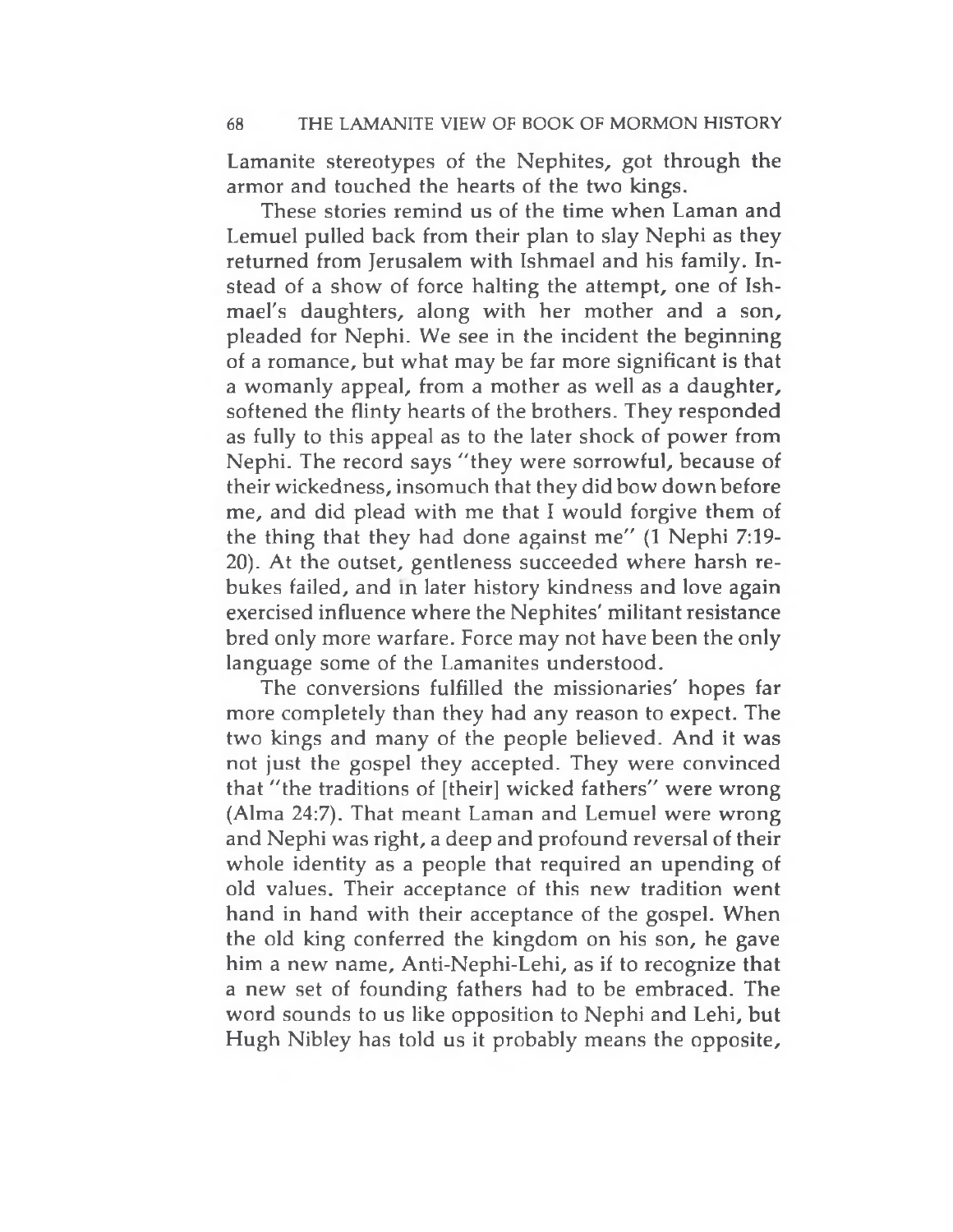#### RICHARD L. BUSHMAN 69

which the story itself of course strongly suggests. Anti-Nephi-Lehi and his brother Lamoni seemed to understand that some heroic effort would be required to root out the old tradition and set their people on a new course. They accomplished this reorientation by asking of their people an incredible sacrifice that directly attacked the besetting sin of Lamanite culture. The kings asked the people to give up violence. They agreed to bury their swords in the belief that Christ had removed the blood of many killings; for to fight again might leave a stain that could not be cleansed. That was the only way, they believed, to repent sincerely of their "many sins and murders." When the king had offered this covenant to the people, "they took their swords, and all the weapons which were used for the shedding of man's blood, and they did bury them up deep in the earth" (Alma 24:9-17). An attack of their unbelieving brethren did not cause them to waver. They knelt before the oncoming warriors and submitted to the slaughter. The reversal of old values was sealed with the converts' blood.

The missionary effort thus accomplished all that the sons of Mosiah had hoped for. Lamanites were converted to Christ, they gave up the tradition of their fathers, the spirit softened their hearts, and they "opened a correspondence with [their] brethren, the Nephites" (Alma 24:8). Having relinquished violence and plundering as the way to riches, the converts changed their living habits. "Rather than spend their days in idleness they would labor abundantly with their hands" (Alma 24:18). Peace with this transformed people was now perfectly natural. The Nephites welcomed the converts into their midst and gave them a land of their own.

These conversions did not permanently end the Lamanite wars by any means. The unconverted, still enmeshed in the tradition of their fathers, came up against the Nephites year after year bent on their destruction. But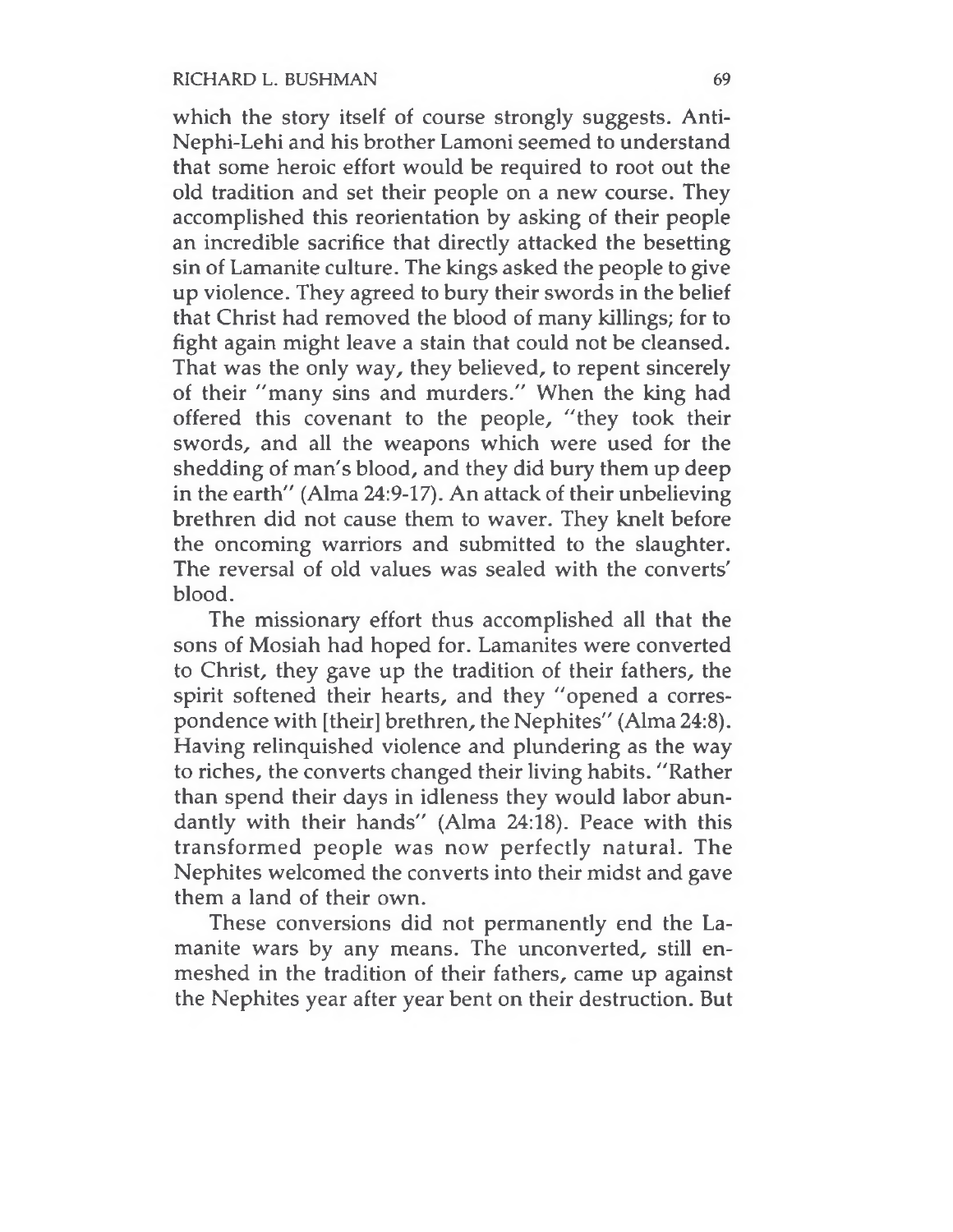the sons of Mosiah showed how peace was to be achieved —by conversion to Christ and to the *correct* story of the nation's founding (see Alma 25:6). Their work set the pattern for later conversions by Nephi and Lehi, the sons of Helaman. The converts from this later proselyting effort also "did lay down their weapons of war, and also their hatred and the tradition of their fathers" (Helaman 5:51). With the false tradition out of the way, once more peace came to the two nations, commerce opened between them, and they enjoyed greater prosperity than at any time in their history to that point. This second missionary episode strengthens the implication that conversion to the gospel and repudiation of false traditions was the only workable basis for permanent peace.

Having reviewed this evidence, are we now in a position to rewrite the Book of Mormon from the Lamanite perspective? Perhaps we could sketch in some basic themes and a bare outline. But even in skeletal form, the history we might piece together would not be all we would like it to be. Our first impulse would be, perhaps, to vindicate the Lamanites, to lift them up and justify them. We may think that Nephi in all his grandeur is so hard on his brothers, so pitiless in his reproaches, and so sure of his mission that we should right the balance and find good in his rebellious brothers and their descendants, making a place for weaker souls in the annals of God's people. We cannot go as far in that direction as we would like. Lamanite history would be a bitter story, of a people obsessed with a perpetual sense of deprivation, wronged at the beginning, so they thought, and wronged ever after, living for vengeance, with blood on their swords. Lamanite history would honor valor and resolution in the face of repeated defeats but in a cause we can hardly admire.

On the other hand, we would gravely err to consider the Lamanites hopelessly benighted and persistently ferocious, hardened, and indolent in nature. Jacob warned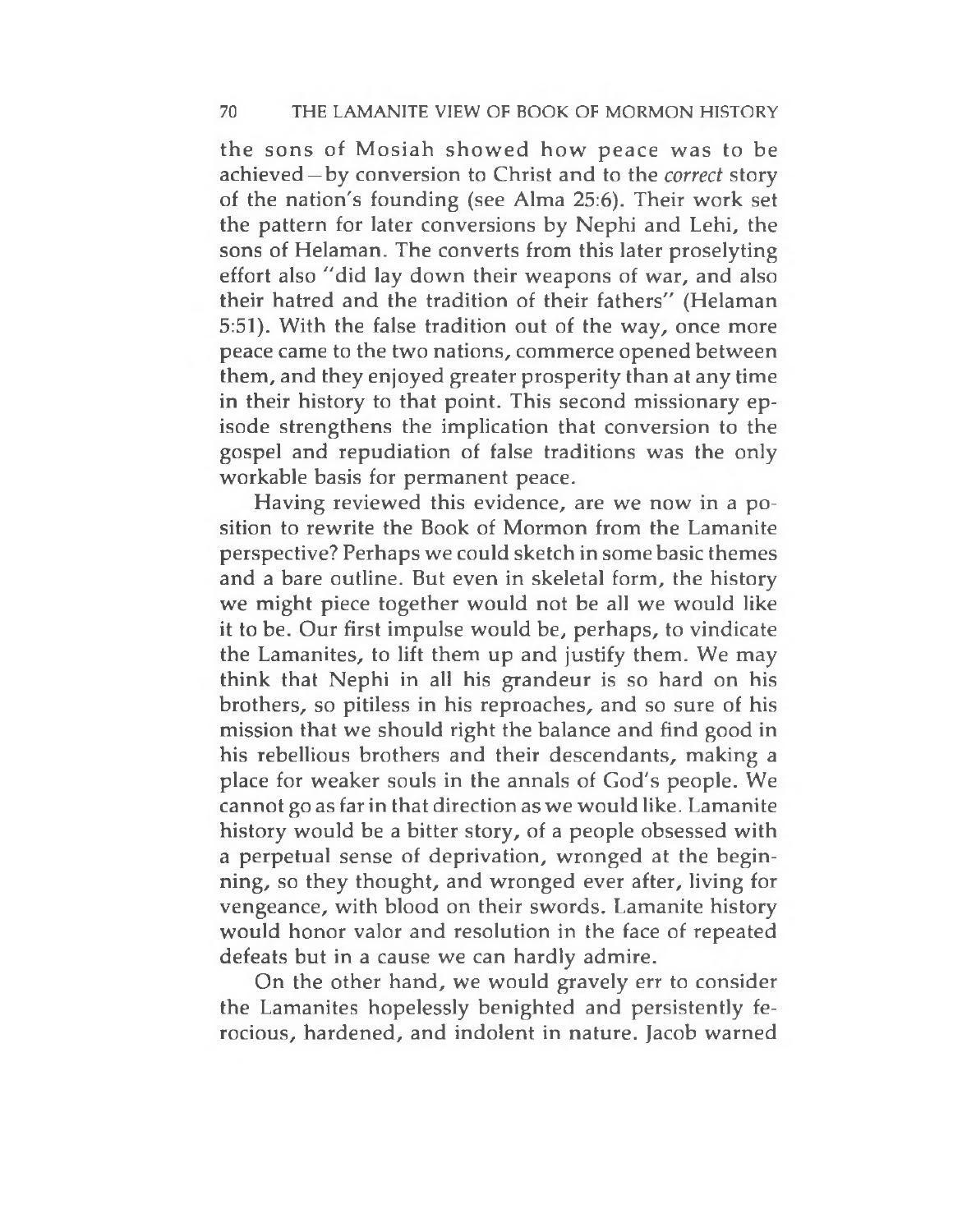against that error when he told his own people, speaking of the Lamanites, to "revile no more against them because of the darkness of their skins; neither shall ye revile against them because of their filthiness" (Jacob 3:9). The Lamanites who turned to Christ are among the most faithful and selfsacrificing in the Book of Mormon, giving themselves to be slaughtered rather than return to their sins. Even before conversion, they were faithful to each other in their families, at a time when the Nephites had taken up concubinage. Building on that foundation, the first Lamanite converts raised a generation of righteous offspring unmatched in the Book of Mormon. The source of Lamanite failings was not their natures but their tradition. Alma said it was "the traditions of their fathers that caused them to remain in their state of ignorance" (Alma 9:16). The Lamanites understood their national past erroneously, and so misconstrued their national purpose. Their history taught them that they had been wronged and that it was their destiny to right that wrong through relentless war on the Nephites. The incorrect tradition of their fathers was the cause of the misspent effort, the untold suffering, and the rivers of blood. The moral of the Lamanite story has nothing to do with their depravity but with the terrible consequences of misunderstanding the past.

There may be a moral for later generations of Book of Mormon readers, too. The story speaks to all who face implacable enemies, ones who are committed to aggressive incursions on peaceful peoples. The Book of Mormon tells us we may indeed have to defend ourselves with force in the face of an enemy onslaught, but it just as clearly states that militant defense will not ultimately end wars. Aggressive people, when meeting resistance, will come back generation after generation, century after century, even though soundly defeated time after time. Force, however benevolently intended, will not stop force permanently. As Christ said, he who lives by the sword dies by the